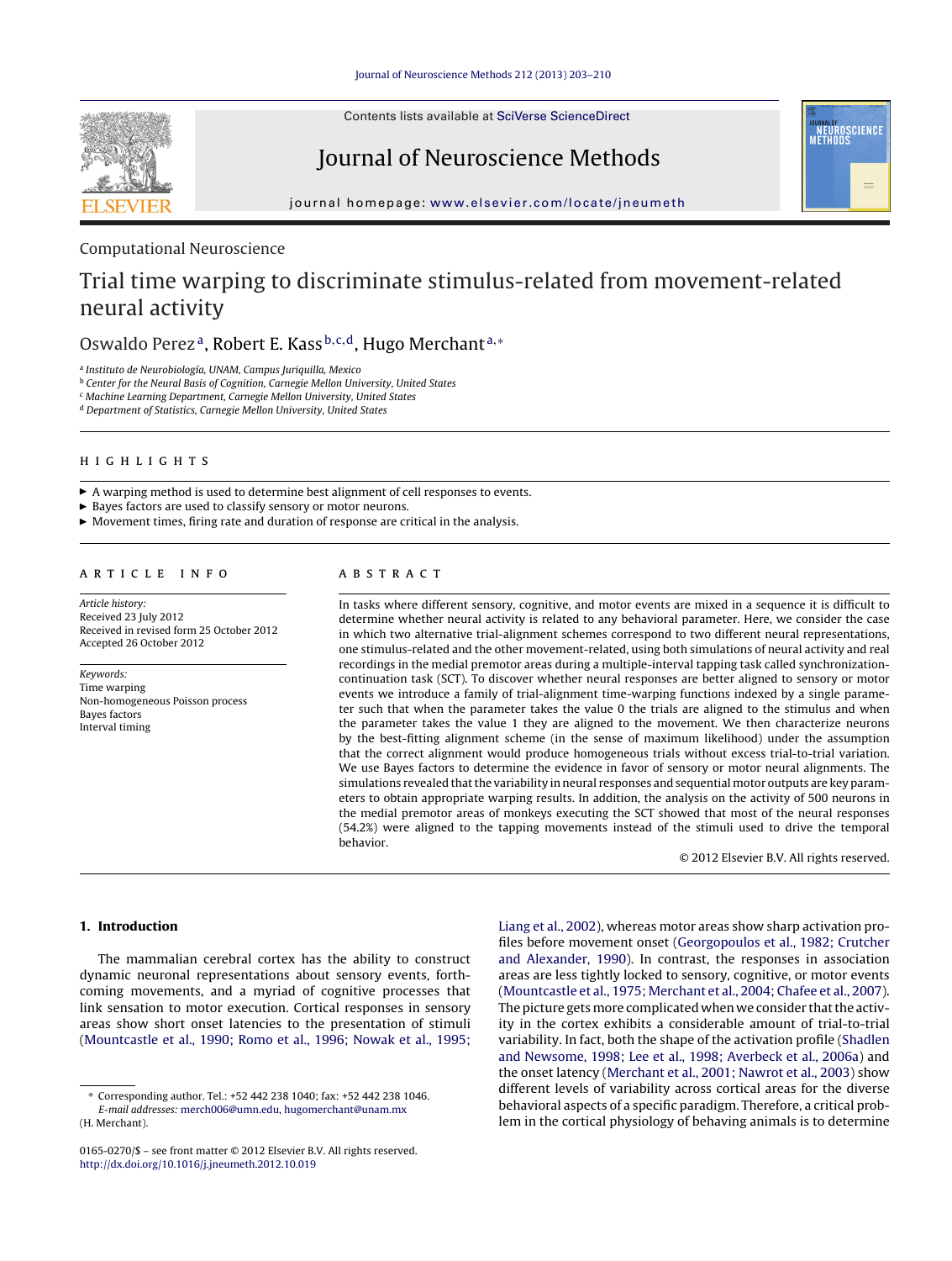<span id="page-1-0"></span>whether the response of neurons is related to the different aspects of a task. Different algorithms have been implemented to deter-mine the onset latency of neurons using parametric [\(Ellaway,](#page-7-0) [1978;](#page-7-0) [Seal](#page-7-0) et [al.,](#page-7-0) [1983;](#page-7-0) [Davey](#page-7-0) et [al.,](#page-7-0) [1986;](#page-7-0) [Baker](#page-7-0) [and](#page-7-0) [Gerstein,](#page-7-0) [2001\)](#page-7-0) or nonparametric methods ([Sanderson,](#page-7-0) [1980;](#page-7-0) [Nawrot](#page-7-0) et [al.,](#page-7-0) [2003;](#page-7-0) [Ventura,](#page-7-0) [2004\).](#page-7-0) Most of these methods take into account the trialto-trial variability of neuronal activity and can determine with different levels of accuracy the onset response latency, especially to sensory stimuli. However, these methods are not designed to test whether the activity of a cell is associated to the sensory, cognitive, or motor aspects of a task, particularly when the task includes many such events in a sequence.

Here we describe a novel warping method to discover whether the cell responses are better aligned to the sensory or motor events of the synchronization-continuation tapping task (SCT). In this task monkeys synchronize their tapping with pacing isochronous auditory stimuli for a number of intervals, and then continue tapping at the instructed rate without the advantage of the sensory metronome [\(Repp,](#page-7-0) [2005;](#page-7-0) [Wing](#page-7-0) [and](#page-7-0) [Kristofferson,](#page-7-0) [1973\).](#page-7-0) We simulated activity during the four stimuli and four taps of the synchronization phase of the SCT, and restricted the analysis of the recorded neural responses to those cells that showed activity modulations during this task phase [\(Zarco](#page-7-0) et [al.,](#page-7-0) [2009;](#page-7-0) [Merchant](#page-7-0) et [al.,](#page-7-0) [2011\).](#page-7-0) Every analysis of multi-trial spike-train data begins by introducing some form of temporal alignment across trials. Here, we initially align the trials to the stimuli and write the resulting temporal alignment as a function  $[T_0(t)]$ . We next let  $[T_1(t)]$  be the temporal alignment corresponding to movement and we introduce weighted combinations of these two extreme cases to obtain intermediate alignment schemes  $[T_w(t)]$  indexed by a weight parameter  $[w]$ . We then assume that under the correct alignment the trials will be homogeneous, without excess trial-to-trial variability above that predicted by a Poisson process with a time-varying firing intensity function, and we proceed to find the best-fitting alignment scheme. Finally, for each neuron, we used Bayes factors to evaluate evidence in favor of a sensory or motor alignment [\(Kass](#page-7-0) [and](#page-7-0) [Raftery,](#page-7-0) [1995\).](#page-7-0) We found in the simulations that the inter-trial variability of the tapping movements, as well as the magnitude and duration of the neural activity associated to sensory or motor events are critical parameters to obtain proper warping values. Furthermore, the results showed that most neurons in the medial premotor areas of monkeys executing the SCT were aligned to the tapping movements instead of the stimuli used to drive the temporal behavior. We conclude that the present method can be used reliably in a variety of behavioral paradigms where multiple, sensory, motor, and/or cognitive events are intermixed in a sequence, in order to determine to which event the cell responses are better aligned.

# **2. Materials and methods**

# 2.1. Animals

Two male monkeys (Macaca mulatta, 5–7 kg BW) were trained to tap on a push button in the SCT. Neurophysiological recordings were carried out in the MPC during performance of the task using a system with 7 independently movable microelectrodes  $(1-3)$  M $\Omega$ , Uwe Thomas Recording, Germany, see [Merchant](#page-7-0) et [al.,](#page-7-0) [2011\).](#page-7-0) Single-unit activity was extracted from these recordings using the Plexon off-line sorter (Plexon, Dallas, TX). All the animal experimental procedures were approved by the National University of Mexico Institutional Animal Care and Use Committee and conformed to the principles outlined in the Guide for Care and Use of Laboratory Animals (NIH, publication number 85-23, revised 1985).

### 2.2. Synchronization-continuation task (SCT)

The SCT used in this study has been described before [\(Merchant](#page-7-0) et [al.,](#page-7-0) [2008;](#page-7-0) [Zarco](#page-7-0) et [al.,](#page-7-0) [2009\).](#page-7-0) Briefly, the monkeys were required to push a button each time stimuli with a constant interstimulus interval were presented, which resulted in a stimulus–movement cycle. After four consecutive synchronized movements, the stimuli were eliminated, and the monkeys continued tapping with the same interval for three additional intervals. Monkeys received a reward if each of the intervals produced had an error < 35% of the target interval. Trials were separated by a variable inter-trial interval (1.2–4 s). The target intervals, defined by brief auditory (33 ms, 2000 Hz, 65 dB) stimuli, were 450, 550, 650, 850, and 1000 ms, and were chosen pseudo-randomly within a repetition. Five repetitions were collected for each target interval. For the warping analysis we only used the data of the four stimuli and their corresponding tapping movements of the synchronization phase of the task. We analyzed 500 neurons that showed a minimum discharge rate of 4 Hz and showed task related activity based on an ANOVA where the discharge rate was the dependent variable and the task epoch (initial control key holding period [500 ms] vs. the synchronization phase) was the factor.

# 2.3. Time warping

In this work, we propose a warping transformation [\(Wang](#page-7-0) [and](#page-7-0) [Gasser,](#page-7-0) [1999\)](#page-7-0) to determine whether the activity of a cell was better aligned to sensory or motor events during the SCT. We defined the time of sensory events as the instant in which the auditory stimulus was presented. The time of motor events was defined as the moment in which the monkey tapped on the button. Hence, we only used the behavioral information and cell activity recorded during the synchronization phase of the SCT. The goal of this analysis was to find the cell alignment that produced the smallest intertrial variability. The method has the following steps:

(1) The action potential times  $\{t_{i,j}\}$  were initially aligned to the stimulus times  $\{S_{i,1}, S_{i,2}, S_{i,3}, S_{i,4}\}$ , where *i* correspond to the trial repetition and  $j$  to the spike number. In addition, we defined the following transformation in order to align the action potential times  $\{t_{i,j}\}$  to the motor events  $\{M_{i,1}, M_{i,2}, M_{i,3}, M_{i,4}\}$ :

$$
T_i(t) = \frac{L_{j+1} - L_j}{M_{i,j+1} - M_{i,j}} (t - M_{i,j}) + L_j \quad \text{when} \quad M_{i,j} \le t \le M_{i,j+1} \quad (1)
$$

and  $\{L_1, L_2, L_3, L_4\}$  were landmark references.  $L_1$  was the average reaction time of the monkeys for the first stimulus during cell recordings, whereas  $L_2$  to  $L_4$  were defined as the target interval duration (i.e. 450, 550, and 650 ms). This transformation was performed for each trial across the five interval durations in the SCT.

(2) The warping transformation was:

$$
T_w^i(t) = wT_i(t) + (1 - w)t
$$
\n(2)

that depended on the parameter  $w$ . When  $w = 0$  the responses were aligned to the sensory events  $S$ . When  $w = 1$  the responses were aligned to the motor events M. w values between 0 and 1, in steps of 0.1, produced alignments between S and M events.

(3) The average spike density function  $r_w(t)$  for every interval duration across trials was computed using the following equation for a particular w.

$$
r_w(t) = \frac{1}{N} \sum_{i=1}^{N} \sum_{j=1}^{n_i} \frac{1}{\sqrt{2\pi}\sigma} e^{-\frac{(t - T_w^i(t_{ij}))^2}{2\sigma^2}}
$$
(3)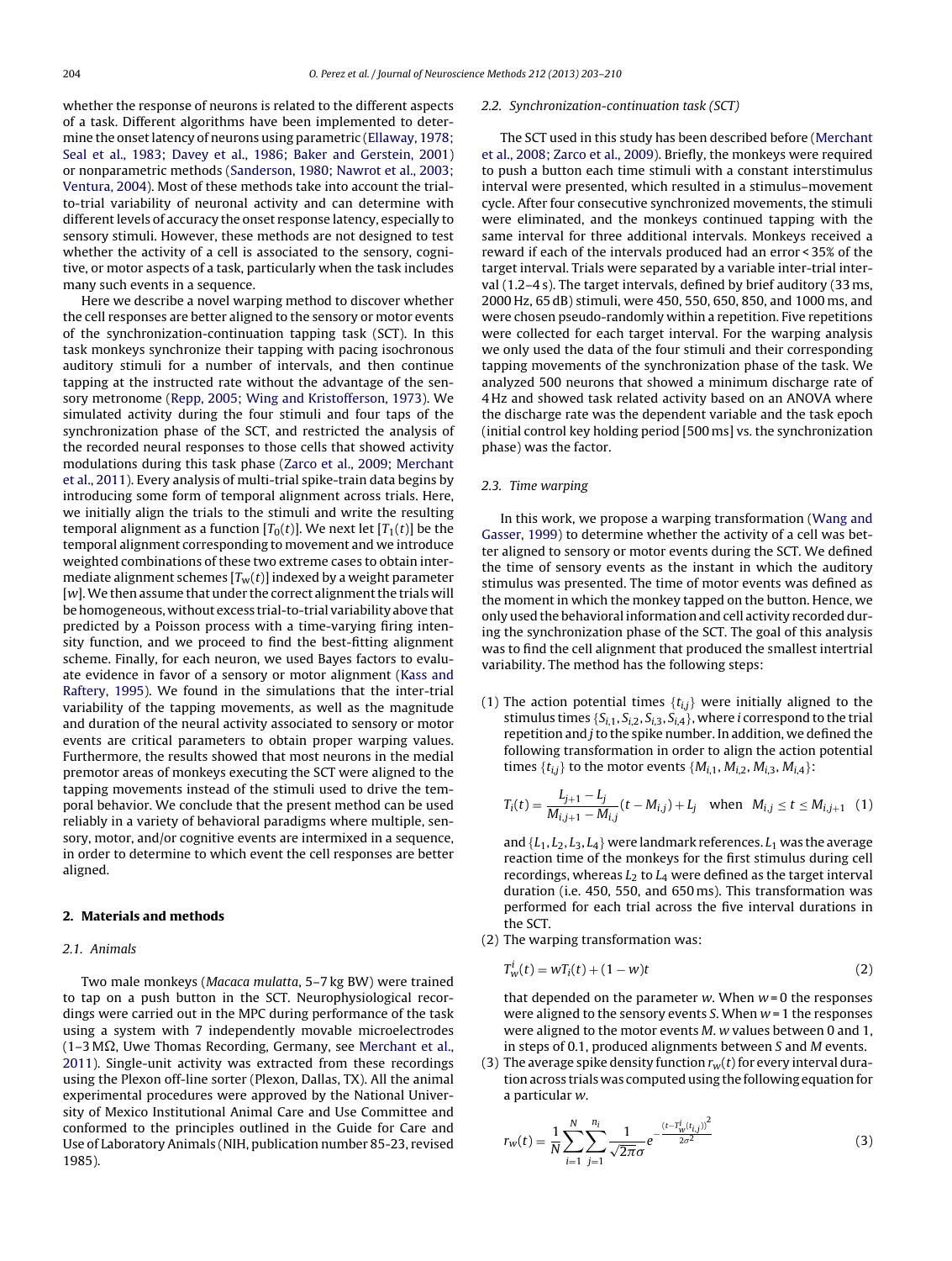### <span id="page-2-0"></span>**Table 1**

Relation between the  $\nu_1$  and the evidence in favor of the motor category, based on [Kass](#page-7-0) [and](#page-7-0) [Raftery](#page-7-0) [\(1995\).](#page-7-0)

| $y_1$        | Evidence in favor of motor category |  |  |  |
|--------------|-------------------------------------|--|--|--|
| 0 to $1/2$   | Bare mention                        |  |  |  |
| $1/2$ to $1$ | Substantial                         |  |  |  |
| 1 to 2       | Strong                              |  |  |  |
| >2           | Decisive                            |  |  |  |

where  $n_i$  is the total number of action potentials in a trial *i*, N is the total number of trials, and the Gaussian kernel width  $\sigma$  = 20 ms.

(4) The likelihood function representing the multi-trial response variability of a cell, for a particular w alignment, was calculated assuming that  $D_i = \{t_{i,1}, t_{i,2}, \ldots, t_{i,n_i}\}$ , the times of  $n_i$  spikes in trial *i*, is a non-homogeneous Poisson process with rate  $r_w(t)$ :

$$
L_i(w) = p(D_i|w) = e^{-\int_0^T r_w(t)dt} \prod_{j=1}^{n_i} r_w(t_{i,j})
$$
\n(4)

Since the likelihood function represents the multi-trial response variability of a cell using the average spike density function, we used a leave-one-out cross-validation method to determine the variability of trial i from the average firing rate. Then, for every neuron, we computed the total probability that was the product of  $L_i(w)$  for every trial *i* and for each of the 5 target interval durations Int:

$$
L(w) = \prod_{int} \prod_{i} L_i(w) \tag{5}
$$

Finally, we found the w that maximized the function  $L(w)$ , which corresponds to the value that maximizes the spike prediction accuracy across trials and that was called warping value ( $\hat{w}$ ). This measure is associated with the warping value that minimizes the intertrial variability of the cell activity.

# 2.4. Bayes factor

The warping transformation finds the best-fitting alignment of a cell. However, it is important to determine the probability of assigning a particular warping value to a sensory or motor alignment. Let D be the set of all spike times of a neuron across trials and interval durations. For each cell we have:

$$
p(D|sensory) = L(0)
$$
  
\n
$$
p(D|motor) = L(1)
$$
  
\n
$$
p(D|complex) = \int_0^1 L(w)dw
$$
\n(6)

We then we define the following Bayes factors:

$$
\gamma_1 = \log_{10} \left( \frac{p(D \mid motor)}{p(D \mid sensory)} \right)
$$
  
\n
$$
\gamma_2 = \log_{10} \left( \frac{p(D \mid motor)}{p(D \mid complex)} \right)
$$
  
\n
$$
\gamma_3 = \log_{10} \left( \frac{p(D \mid sensory)}{p(D \mid complex)} \right)
$$
\n(7)

These factors summarize the evidence provided by the data in favor of one category, namely, motor (if  $\gamma_1 > 0$  and  $\gamma_2 > 0$ ), sensory (if  $\gamma_1$  < 0 and  $\gamma_3$  > 0), and complex (if  $\gamma_2$  < 0 and  $\gamma_3$  < 0).

Adapting the strength of evidence in favor of a category given by [Kass](#page-7-0) [and](#page-7-0) [Raftery](#page-7-0) [\(1995\)](#page-7-0) to the present problem, the classification strength using  $\gamma_1$  to discriminate motor cells is given in Table 1.

We classified the cells in three different categories based on this information as follows: motor-neuron if  $\gamma_1$  > 1 and  $\gamma_2$  > 1, sensoryneuron if  $\gamma_1$  < −1 and  $\gamma_3$  > 1, and complex-neuron if  $\gamma_2$  < −1 and  $\gamma_3$  < -11. Cells that did not meet any of the criteria for classification were considered indeterminate. Therefore, the  $\gamma$  thresholds used in the present paper (a value larger than 1) provide strong evidence in favor of a particular cell category, according to Table 1.

# 2.5. Spike-train simulations

In order to investigate how the properties of the cell activation profiles and the behavioral performance affected the warping analysis and the corresponding gamma values, we generated random spike-trains as well as behavior. In particular, we checked how the following key parameters affected the power (see [Fig.](#page-3-0) 2):

- (a) We set the stimulus times  $\{S_1, S_2, S_3, S_4\}$  using an intertrial stimulus interval of 650 ms.
- (b) We generated random movement events  $\{M_{i,1}, M_{i,2}, M_{i,3}, M_{i,4},\}$ , where *i* correspond to simulation trial, from a Gaussian distribution with mean  $\{L_1, L_2, L_3, L_4, \}$  and standard deviation  $\sigma_M$ . In this case  $Lj = Sj + \overline{RT}$ , where  $\overline{RT}$  is the average reaction time of animals (360 ms).
- (c) We generated spike-trains from a non-homogenous Poisson process with rate

$$
r_i(t) = \begin{cases} M_R & \text{if } \mu_j - \frac{\sigma_R}{2} \le t \le \mu_j + \frac{\sigma_R}{2} \\ 0 & \text{otherwise} \end{cases}
$$
 (8)

for all  $j$ , where:

$$
\mu_j = w_{simul}L_j + (1 - w_{simul})S_j + \tau_R(1 - 2w_{simul})
$$
\n(9)

 $\mu_j$  depended on value  $w_{simul}$  that corresponds to the simulated warping alignment.  $\tau_R$  was the onset response latency of the cell with respect to the  $w_{simul}$ .

We used the inverse  $(T_{w_{simul}}^i)^{-1}(t)$  on the generated spike-trains to return to original time scale (aligned to stimulus times). To this end, initially we mixed Eqs. [\(1\)](#page-1-0) [and](#page-1-0) [\(2\)](#page-1-0) to have:

$$
T_w^i(t) = A(t - M_{i,j}) + B \text{ when } M_{i,j} \le t \le M_{i,j}
$$
 (10)

where  $A = (w(L_{i,j+1}) + (1 - w)(M_{i,j+1} - M_{i,j}))/(M_{i,j+1} - M_{i,j})$  and  $B = wL_{i,j} + (1 - w)L_{i,j+1}.$ 

Then, the inverse warping transformation is given by:

$$
(T_w^i)^{-1}(t) = \frac{t - B}{a} + M_{i,j} \quad \text{where } wL_{i,j} + (1 - w)M_{i,j} \le t \le wL_{i,j+1} + (1 - w)M_{i,j+1}
$$
\n(11)

- (d) Finally, we calculated  $\hat{w}$  and  $\gamma_1$ ,  $\gamma_2$  and  $\gamma_3$  for 500 spike-train simulations that varied systematically across the following parameters: (1) the  $w_{simul}$  aligned value, (2) the standard deviation of movement events  $\sigma_M$ , (3) the response duration  $\sigma_R$ , (4) the mean firing rate  $M_R$  of the simulated neural responses, and (5) the onset response latency  $\tau_R$  of the spike-trains ([Fig.](#page-3-0) 2). Therefore, these simulations allowed for the systematic characterization of the effects of the cell activation profiles and the variability in the movements during the SCT task on the  $L(w)$ function and the Bayes factors, in order to suggest practical guidelines to other studies using these methods.
- (e) The parameters  $\sigma_R$ ,  $M_R$ ,  $\tau_R$ , and  $\sigma_M$  were also estimated from the neurophysiological experiment as follows.  $\sigma_M$  was calculated as the standard deviation of movement times performed by the monkeys. For the neural parameters, first, we aligned the neural responses to  $\hat{w}$ . Then, we defined the response window for each trial and interval produced in the sequence as the interval between the first and last spikes.  $\sigma_R$  was the average of all response windows, whereas  $M_R$  was the corresponding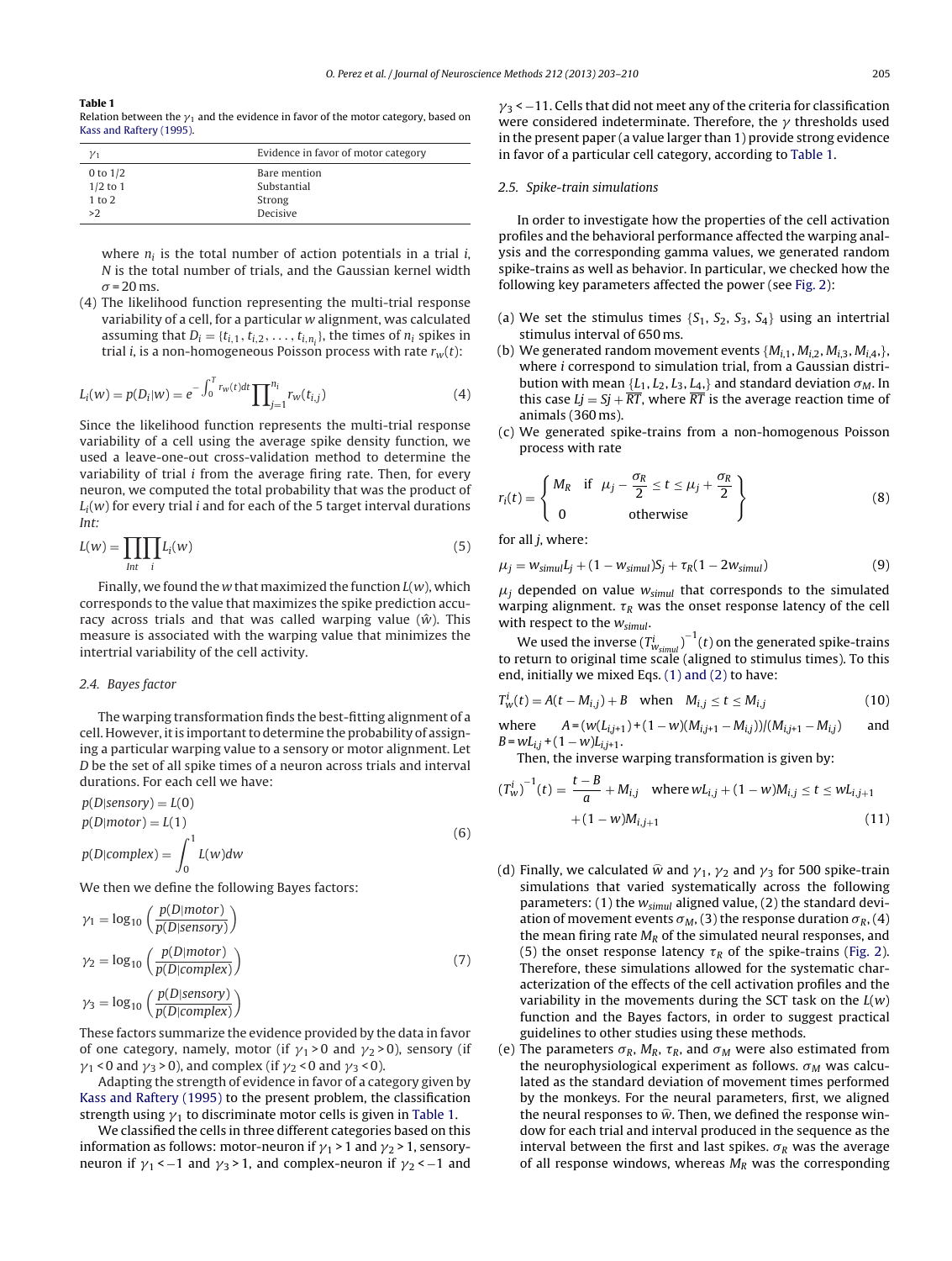<span id="page-3-0"></span>

Fig. 1. Simulated spike-trains of a motor cell during the synchronization phase of the SCT. (A) Raster plot of the simulated activity aligned to the stimulus presentations (filled circles) with an interstimulus interval of 650 ms, where every tick mark corresponds to a single spike time stamp. (B) The same responses in A, but aligned to the button press (open circles) using the transformation in Eq. [\(1\).](#page-1-0) The average spike density function (Eq. [\(3\)\)](#page-1-0) is shown in black. (C) The same response aligned of  $w = 0.5$  using the warping transformation of Eq. [\(2\).](#page-1-0) (D) The logarithm of the homogeneity measure  $log(L(w))$ , computed from Eq. [\(5\),](#page-2-0) is plotted as a function of the warping value. The larger warping value (w−) is equal to 1. A spline filter was used for smoothing the original data.

average firing rate. Finally,  $\tau_R$  was the distance between  $\widehat{w}$  and the beginning of the response window.

# **3. Results**

# 3.1. Warping value

The SCT includes a sequence of sensory and motor events. We developed a transformation that allowed us to align spike times to the push-button events in a trial (see Section [2\).](#page-1-0) This transformation depends on a parameter w which can acquire values between 0 and 1. When  $w = 0$ , spikes are completely aligned to the stimuli, as the original data. An example of this alignment is shown for simulated spike-trains in Fig. 1A (filled circles). Conversely, when  $w = 1$ , spike-trains are aligned to the motor events, as shown in Fig. 1B (open circles). Obviously, when responses were given intermediate w values, they were aligned between sensory and motor events, as depicted in Fig. 1C for  $w = 0.5$ . In order to find which w value was the best to minimize the intertrial variability for a given cell, we used a homogeneity measure, L, whose value was inversely propor-tional to this variability (see Section [2\).](#page-1-0) Fig. 1D shows the  $log(L(w))$ as a function of w for simulated spike-trains shown in Fig. 1A–C, where it can be seen that the highest probability is reached when  $\hat{w}$  = 1. This means that the best alignment for the responses of this simulated response was to motor events.

# 3.2. Bayes factors

The warping value ( $\widehat{w}$ ), which is the w value that maximize the  $L(w)$  function, can be used to classify neurons as follows: cells with a warping value close to zero were considered as sensory; a motor neuron was a cell with a warping value close to 1; finally, cells with warping values between 0 and 1 were considered as complex cells (see Section [2\).](#page-1-0) However, to determine how strong was the evidence in the  $L$  probabilities described in Eq.  $(5)$  in favor of one response category we used the factors described in Eqs. [\(6\)](#page-2-0) [and](#page-2-0) [\(7\)](#page-2-0) as discrimination parameters. Using the criteria provided by [Kass](#page-7-0) [and](#page-7-0) [Raftery](#page-7-0) [\(1995\)](#page-7-0) and described in [Table](#page-2-0) 1, we classified



**Fig. 2.** Key parameters of the simulated spike-trains for the warping analysis. The standard deviation of movement events  $\sigma_M$ , the neural response duration  $\sigma_R$ , the maximum firing rate  $M_R$  of the simulated neural responses, and the onset response latency  $\tau_R$  with respect to  $w_{simul}$  are shown. The top panel shows the spike trains generated from non-homogeneous Poisson process using Eq. [\(8\).](#page-2-0) The bottom panel shows how the inverse warping transformation (Eq. [\(10\)\)](#page-2-0) is used to simulate the variability in the movement times ( $\sigma'$ <sub>M</sub>) and to produce the spike-train alignments to the  $w_{simul}$ . The inset between panels shows the comparison of the  $\sigma_R$  of the darker gray response window in the top right between the original and warped spaces.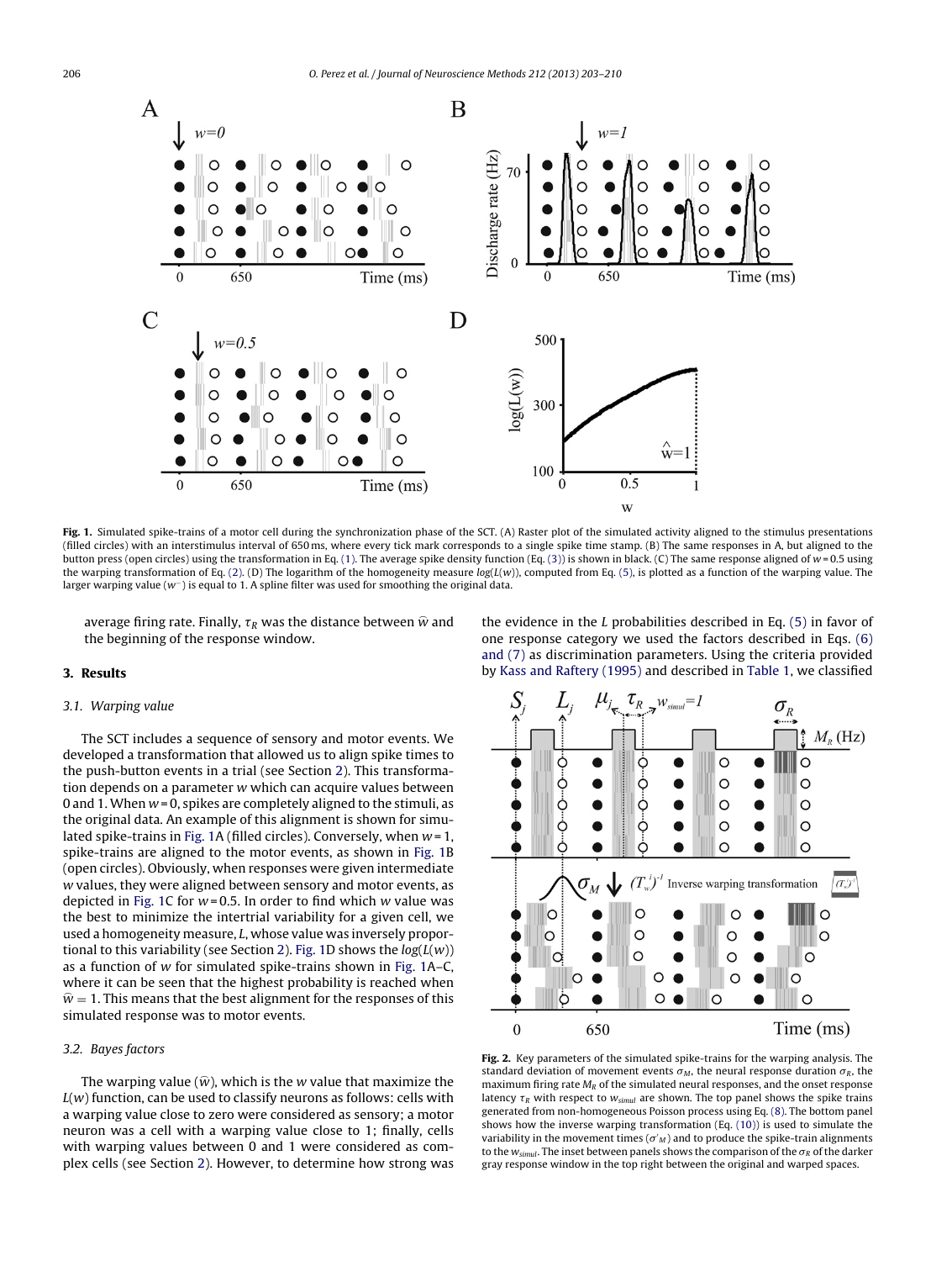<span id="page-4-0"></span>

**Fig. 3.** (A)  $\sigma_R$  as a function of  $w_{simul}$  the three specified values of  $\sigma_M$  in the inset. (B)  $M_R$  as a function of  $w_{simul}$  the same  $\sigma_M$  values. Note the large increase in both  $\sigma_R$  and  $M_R$ as a function of  $w_{simul}$  for larger values of  $\sigma_M$ .

each cell into the three different categories using the following  $\gamma$ thresholds: motor when  $\gamma_1$  > 1 and  $\gamma_2$  > 1, sensory when  $\gamma_1$  < -1 and  $\gamma_2$  > 1, and complex when  $\gamma_2$  < -1 and  $\gamma_3$  < -1. Otherwise the cells were categorized as indeterminate.

# 3.3. Spike-train simulations

We simulated cell responses and behavioral events for five trials during the synchronization phase of the SCT in order to determine how different parameters affect the  $log(L(w))$  function and the Bayes factors. These parameters include the mean  $(M_R)$ , duration  $(\sigma_R)$ , and onset response latency ( $\tau_R$ ) of the simulated spike-trains, as well as the intertrial-variance or the movement responses of the subject  $(\sigma_M)$  [\(Fig.](#page-3-0) 2). We used a target interval of 650 ms between stimuli. These simulations depended on a parameter  $w_{simul}$  which also can acquire values between 0 and 1 (see Section [2\).](#page-1-0) Fig. 3 shows that  $\sigma_R$  and  $M_R$  increased as a function of  $w_{simul}$  when applied the inverse warping transformation, particularly for high values of  $\sigma_M$  which produced elongated warping times. Furthermore, Fig. 4A shows the  $log(L(w))$  function for simulated responses using different  $w_{simul}$ , where is evident the value  $\hat{w}$  varies linearly as a function of  $w_{em}$ . In addition, Fig. 4B shows how the three Bayes factors of  $w_{simul}$ . In addition, Fig. 4B shows how the three Bayes factors change as a function of  $w_{simul}$ . Both  $\gamma_1$  and  $\gamma_2$  show a monotonic increase, whereas  $\gamma_a$  shows a monotonic decrease as  $w_{simul}$  acquires



**Fig. 4.** (A) Normalized logarithm of the homogeneity measure log(L(w)) (gray scale) is plotted as a function of w and w<sub>simul</sub> for simulated spike-trains with  $\sigma_M$  = 70 ms,  $\sigma_R$  = 100 ms,  $M_R$  = 60 Hz and  $\tau_R$  = 150 ms. Dots represent the average warping value  $\hat{w}$  as a function of  $w_{simul}$  and the error-bars correspond to the standard deviation of 500 simulations. (B)  $\gamma_1$  (black),  $\gamma_2$  (dark gray) and  $\gamma_3$  (light gray) as a function of  $w_{simul}$  for simulated spike-trains. Error-bars correspond to the standard deviation. The other parameters as (A). (C) Normalized log(L(w)) as a function of parameter  $\sigma_M$  for simulated spike-trains with  $w_{simul}$  = 1. Error bars are half a standard deviation. The other parameters as (A). (D) Average  $\gamma_1$  against the  $\gamma_2$  across the  $\sigma_M$  values depicted in (C). Color code in the inset.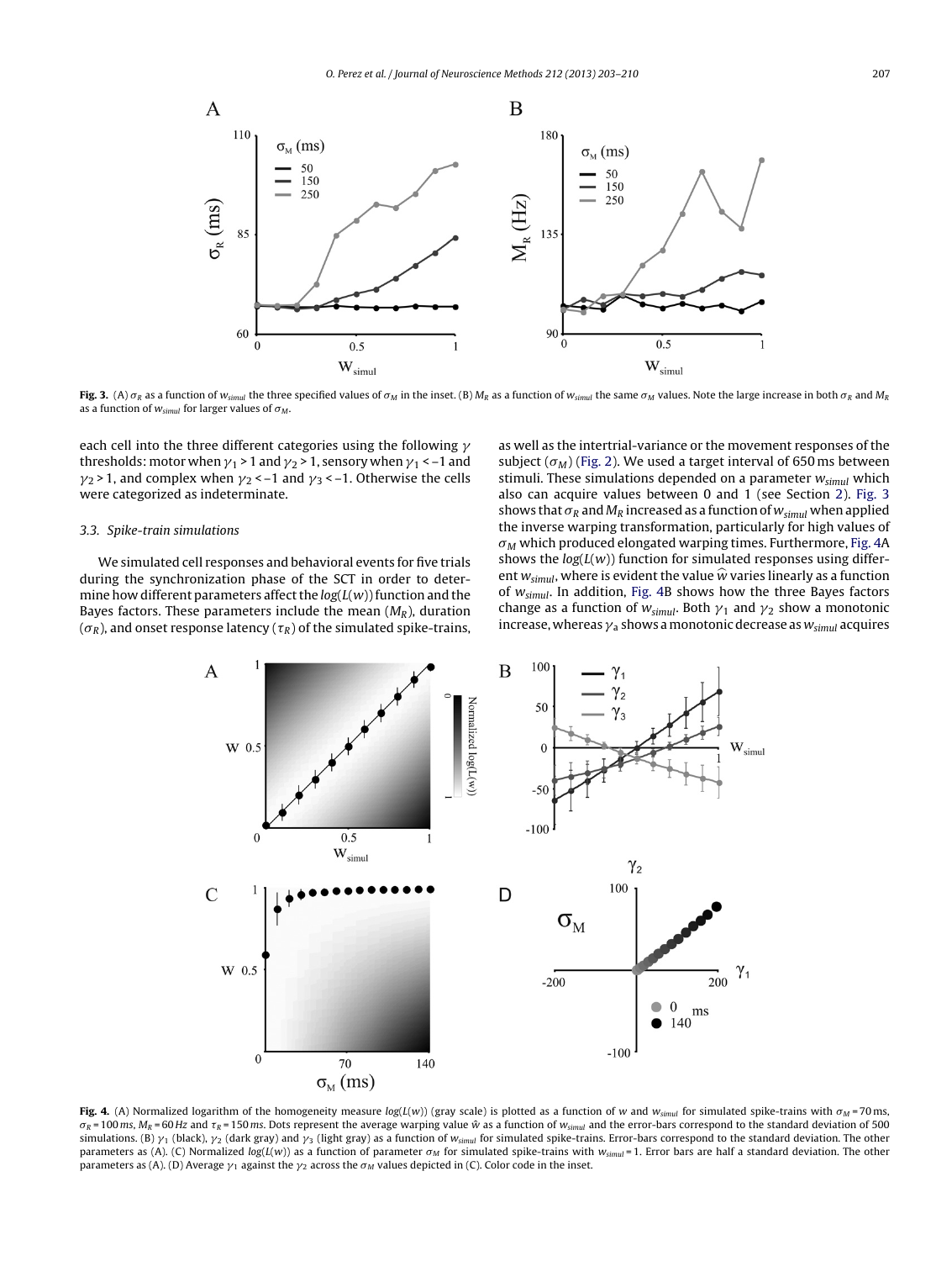<span id="page-5-0"></span>

**Fig. 5.** Plots of  $\gamma_1$  against the  $\gamma_2$  for simulated spike-trains generated with  $w_{sim} = 1$ ,  $\sigma_M = 70$  ms,  $\sigma_R = 100$  ms,  $M_R = 60$  Hz and  $\tau_R = 150$  ms but varying systematically across parameters:  $M_R$  (A) and  $\tau_R$  (B) and  $\sigma_R$  (C). Conventions as in [Fig.](#page-4-0) 4D.

values from 0 to 1 [\(Fig.](#page-4-0) 4B). Hence, as the  $w_{simul}$  becomes closer to 1 more evidence there is in the  $log(L(w))$  function and the Bayes factors of a motor alignment. Next, we generated motor spike-trains ( $w_{simul}$  = 1), and found that as  $\sigma_M$  increases, the  $log(L(w))$  function becomes more steep [\(Fig.](#page-4-0) 4C) and the corresponding  $\gamma_1$  and  $\gamma_2$  values increase [\(Fig.](#page-4-0) 4D). These results indicate that when the motor responses of the subject have an intertrial variability above 11 ms, the Bayes factors show decisive evidence for the motor alignment, as described in [Table](#page-2-0) 1, for a  $\gamma_1$  and  $\gamma_2$  values larger than 2. In addition, we found that  $\gamma_1$  and  $\gamma_2$  values decrease as a function of  $M_R$  (Fig. 5A). The onset response latency ( $\tau_R$ ) of the simulated spike-trains has little effect on the  $\gamma$  values (Fig. 5B). Finally, the  $\gamma_1$  and  $\gamma_2$  values show large values for response durations ( $\sigma_R$ ) between 60 and 460 ms, with sharply decreasing values below or above this range (Fig. 5C). To summarize, when the parameters of an experiment fall inside the following ranges, we know

that our warping method obtains appropriate results:  $\sigma_M$  > 11 ms,  $M_R$  > 2 Hz, and  $\sigma_R$  between 60 and 460 ms. Fortunately, these values encompass a wide range of cell responses and motor variability values, which include most of the neurophysiological data of cortical areas.

# 3.4. Neural recordings during the SCT

Next, we performed the warping analysis on MPC neurons of monkeys performing the SCT. Fig. 6 shows the response of three cells aligned to the motor events ( $w=1$ ; top of panels A–C). The corresponding values of  $\sigma_M$ ,  $\sigma_R$ ,  $\tau_R$ , and  $M_R$  are depicted at the top. In addition,  $log(L(w))$  as a function of w are illustrated at the bottom for each cell, where it can be seen that the highest probability is reached when  $\hat{w} = 1$ . This means that the best alignment for the responses of these cells was to motor events.



**Fig. 6.** Neural activity of three motor neurons (M1, M2, M3) during the SCT. Top panel shows the raster plots of the cells aligned to the button press and bottom panel is the logarithm of homogeneity measure log L(w) as a function of w. For each neuron, the larger warping value (w<sup>-</sup>) is equal to 1. See how the shape of the log L(w) function can be influenced by parameters  $\sigma_M$ ,  $\sigma_R$ ,  $\tau_R$ , and  $M_R$  depicted at the top. Conventions as in [Fig.](#page-3-0) 1A.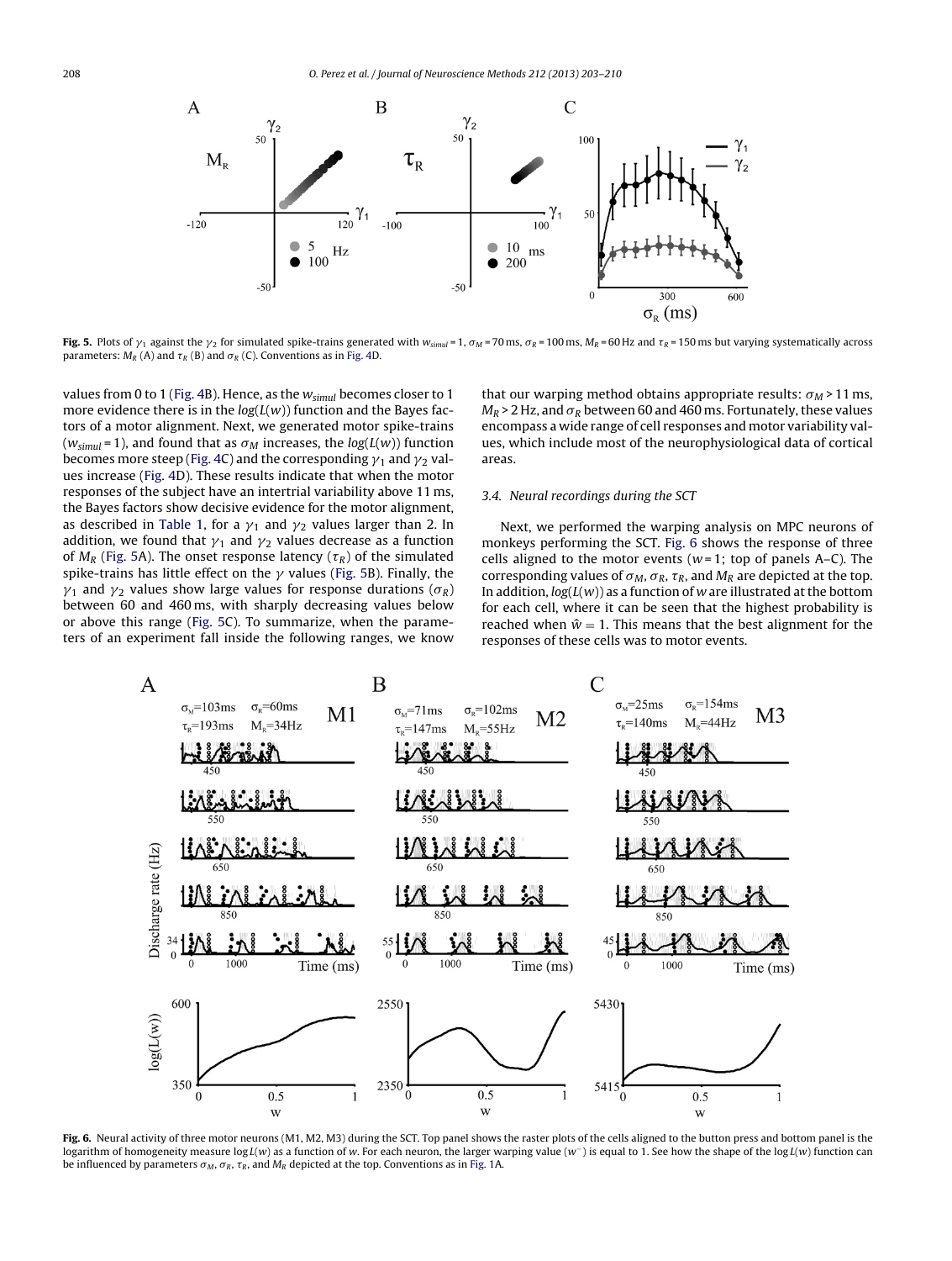### **Table 2**

Number of cells that were classified as motor, sensory, complex and undetermined based of their  $\gamma$  values.

| Category          | Motor | Sensory | Complex | Indeterminate |
|-------------------|-------|---------|---------|---------------|
| Number of neurons | 271   | 153     | 35      | 41            |
| Percentage        | 54.2  | 30.6    |         |               |

The results of the Bayes factors analysis on our database, depicted in Table 2, shows that most of the neurons (271/500, 54.2%) recorded in MPC during the synchronization phase of the SCT were classified as motor. In addition, Fig. 7A shows the  $v_1$  and  $v_2$  values for the population of recorded neurons. Each dot represents a single neuron, where black dots represent the cells classified as motor and open dots represent the non-motor cells. The cells M1, M2, and M3 of [Fig.](#page-5-0) 6 are marked with a white asterisk in Fig. 7A, and were categorized as motor. Furthermore, Fig. 7B depicts the  $\gamma_1$ and  $\gamma_2$  values for the same population of neurons. In this case black dots represent cells classified as sensory and open dots represent the non-sensory cells. Finally, Fig. 7C shows the strong correlation between the duration of the activation period ( $\sigma_R$ ) and the mean discharge rate  $(M_R)$  of the recorded cells.

# **4. Discussion**

We presented a method to determine whether the activity of a neuron was better aligned to sensory or motor events during the SCT, using a warping algorithm. This warping method not only realigned the trial-by-trial cell activity to the stimuli ( $w=0$ ) or to the button-press ( $w = 1$ ), but also a wide range of intermediate values ( $w > 0$  and  $w < 1$ ). A maximum likelihood estimator was used to find the warping value that minimized the trial-by-trial variability, assuming that the activity of a cell was functionally associated with the behavioral parameter that produced the lowest intertrial variability. Then, a cell was categorized as sensory, complex, or motor based on Bayes factors that evaluate the evidence in favor of each alignment [\(Kass](#page-7-0) [and](#page-7-0) [Raftery,](#page-7-0) [1995\).](#page-7-0) Spike-train simulations revealed that Bayes factors become larger when the magnitude of the neural response become larger, the inter-trial variability of the cell activity becomes smaller, and the variability motor responses of the subject becomes larger. In addition, the Bayes factors show a similar value for a wide range of cell response durations. Indeed, when the parameters of an experiment fall inside the following ranges:  $\sigma_M$  > 9.6 ms,  $M_R$  > 5 Hz, and  $\sigma_R$  between 60 and 460 ms, our warping method will obtain appropriate results. On the other hand, the fact that 54% of cells in MPC showed a significant alignment to the tapping movements during the SCT, while only 31% were aligned to sensory features, indicates that this premotor region is biased toward temporal processing in motor rather than in sensory terms.

The proposed method is applicable not only to the SCT, that has been a backbone in the timing literature [\(Repp,](#page-7-0) [2005;](#page-7-0) [Wing](#page-7-0) [and](#page-7-0) [Kristofferson,](#page-7-0) [1973\),](#page-7-0) but also to other sequential paradigms where there are more than one sensory, motor and/or cognitive events inside a trial. The study of the neurophysiological basis of sequential behavior has advanced enormously during the last ten years ([Nakamura](#page-7-0) et [al.,](#page-7-0) [1998;](#page-7-0) [Tanji,](#page-7-0) [2001;](#page-7-0) [Lee](#page-7-0) [and](#page-7-0) [Quessy,](#page-7-0) [2003;](#page-7-0) [Averbeck](#page-7-0) et [al.,](#page-7-0) [2006b\).](#page-7-0) Neural signals encoding the ordinal and spatial elements of movement sequences have been described in diverse frontal areas during skeletomotor or oculomotor tasks. Nevertheless, these studies did not characterize whether the cell responses, associated with the sequential elements of the tasks, were aligned to the sensory or motor events of such paradigms. Our warping method could be used easily on such databases to get a reliable and fast answer in this regard. In addition, the proposed warping method could be used when predicting neural responses



 $80$ 

**Fig. 7.** (A) Plot of the  $\gamma_1$  against the  $\gamma_2$  for all neurons recorded in MPC. Each circle represents a cell. The upper right quadrant, where  $v_1 > 0$  and  $v_1 > 0$  is associated with the motor cells, whereas the other three quadrants define the cells that are nonmotor, namely, sensory or complex. The motor cells are displayed as filled circles, whereas open circle correspond to non-motor cells. The motor cells illustrated in [Fig.](#page-5-0) 6 are shown as M1, M2 and M3 with a white asterisk. (B) Plot of the  $v_1$  against the  $\gamma_3$ . The upper left quadrant, where  $\gamma_1$  < 0 and  $\gamma_3$  > 0 is associated with the sensory cells (filled circles), whereas the other three quadrants define the cells that are nonsensory (open circles), namely, motor or complex. (C)  $\sigma_R$  as a function of  $M_R$  for the recorded neurons in MPC during the SCT. The black line corresponds to the best linear model between the two parameters (Pearson  $r = 0.686$ ,  $p < 0.0001$ ).

associated to particular task events in self-paced behaviors, such as multi-target reaching (monkey motor cortex, [Cisek](#page-7-0) [and](#page-7-0) [Kalaska,](#page-7-0) [2005\),](#page-7-0) song production (song bird auditory areas, [Woolley,](#page-7-0) [2012\)](#page-7-0) or foraging (rodent hippocampus, [Kolling](#page-7-0) et [al.,](#page-7-0) [2012\).](#page-7-0) Although in